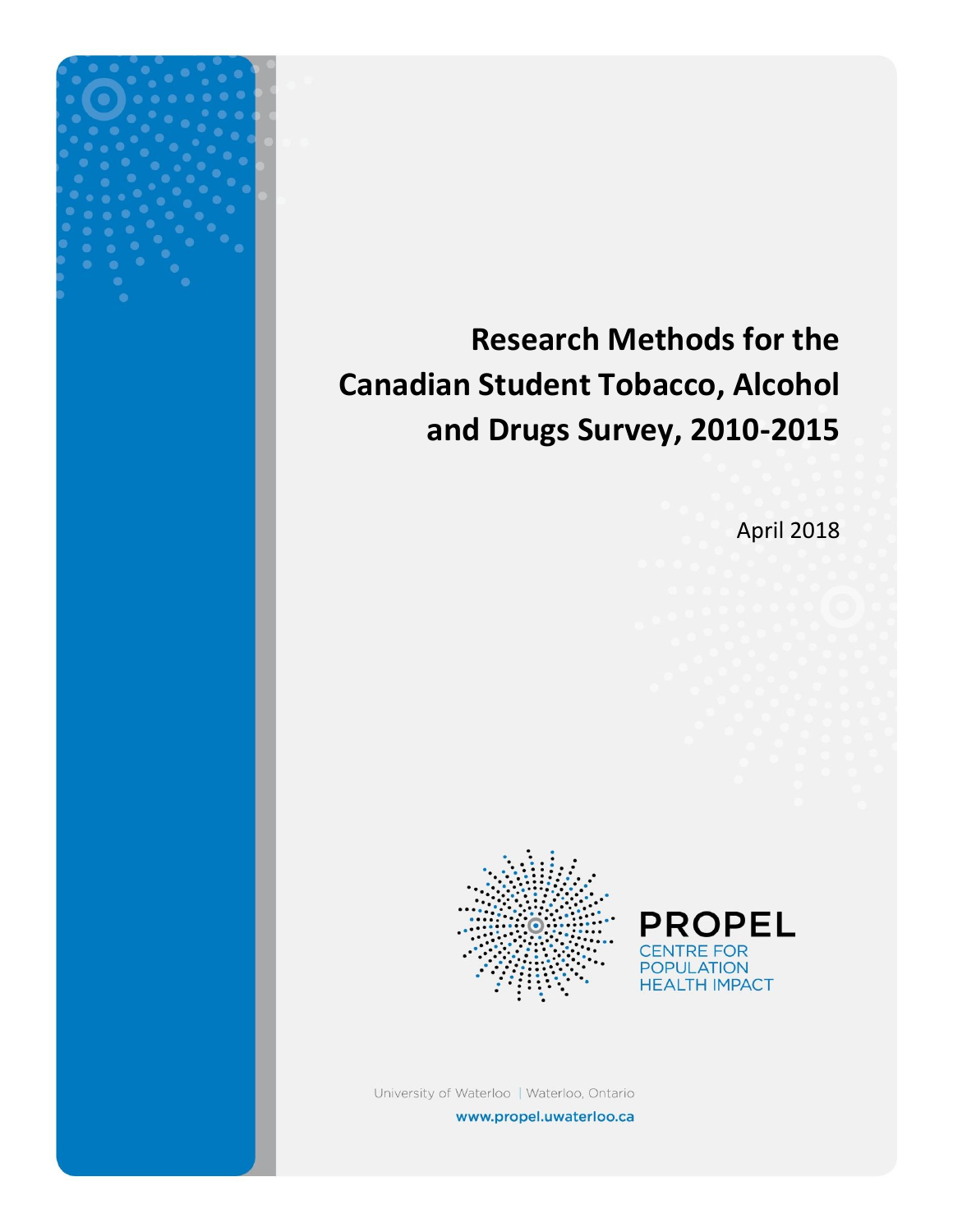#### ACKNOWLEDGEMENTS

CSTADS relies on dedicated investigators and staff in each province to implement the survey successfully. These include Antony Card (Memorial University), Mark Asbridge (Dalhousie University), Donna Murnaghan (Thompson Rivers University), Jo-Ann MacDonald (University of Prince Edward Island), Michelina Mancuso (New Brunswick Health Council), Annie Montreuil (University of Quebec at Montreal), Donna Turner (Cancer Care Manitoba), Nazeem Muhajarine (University of Saskatchewan), Cam Wild (University of Alberta) and Marjorie MacDonald (University of Victoria).

Data used for this research were taken from Health Canada's Canadian Student Tobacco, Alcohol and Drugs Survey (CSTADS; formerly Youth Smoking Survey), which was conducted for Health Canada by the Propel Centre for Population Health Impact at the University of Waterloo. Health Canada has not reviewed, approved, nor endorsed this research. Any views expressed or conclusions drawn herein do no necessarily represent those of Health Canada.

#### **Suggested citation**

Burkhalter R, Cumming T, Rynard V, Schonlau M, Manske S. (2018). *Research Methods for the Canadian Student Tobacco, Alcohol and Drugs Survey, 2010-2015*. Waterloo, Ontario: Propel Centre for Population Health Impact, University of Waterloo.

#### **Prepared by**

Robin Burkhalter, MMath<sup>1</sup> Tammy Cumming,  $BA<sup>1</sup>$ Vicki Rynard,  $MSc<sup>1</sup>$ Matthias Schonlau, PhD<sup>2</sup> Steve Manske, EdD<sup>1</sup>

1 Propel Centre for Population Health Impact, University of Waterloo, Waterloo, Ontario, Canada 2 Department of Statistics and Actuarial Science, University of Waterloo, Waterloo, Ontario, Canada

**Funding:** Canadian Cancer Society grant #2011-701019 through the Propel Centre for Population Health Impact supported writing this report.

For further information regarding this report, please contact: Robin Burkhalter

Propel Centre for Population Health Impact University of Waterloo 200 University Avenue West Waterloo ON Canada N2L 3G1 Telephone: 519-888-4520 Email: [propel@uwaterloo.ca](mailto:propel@uwaterloo.ca)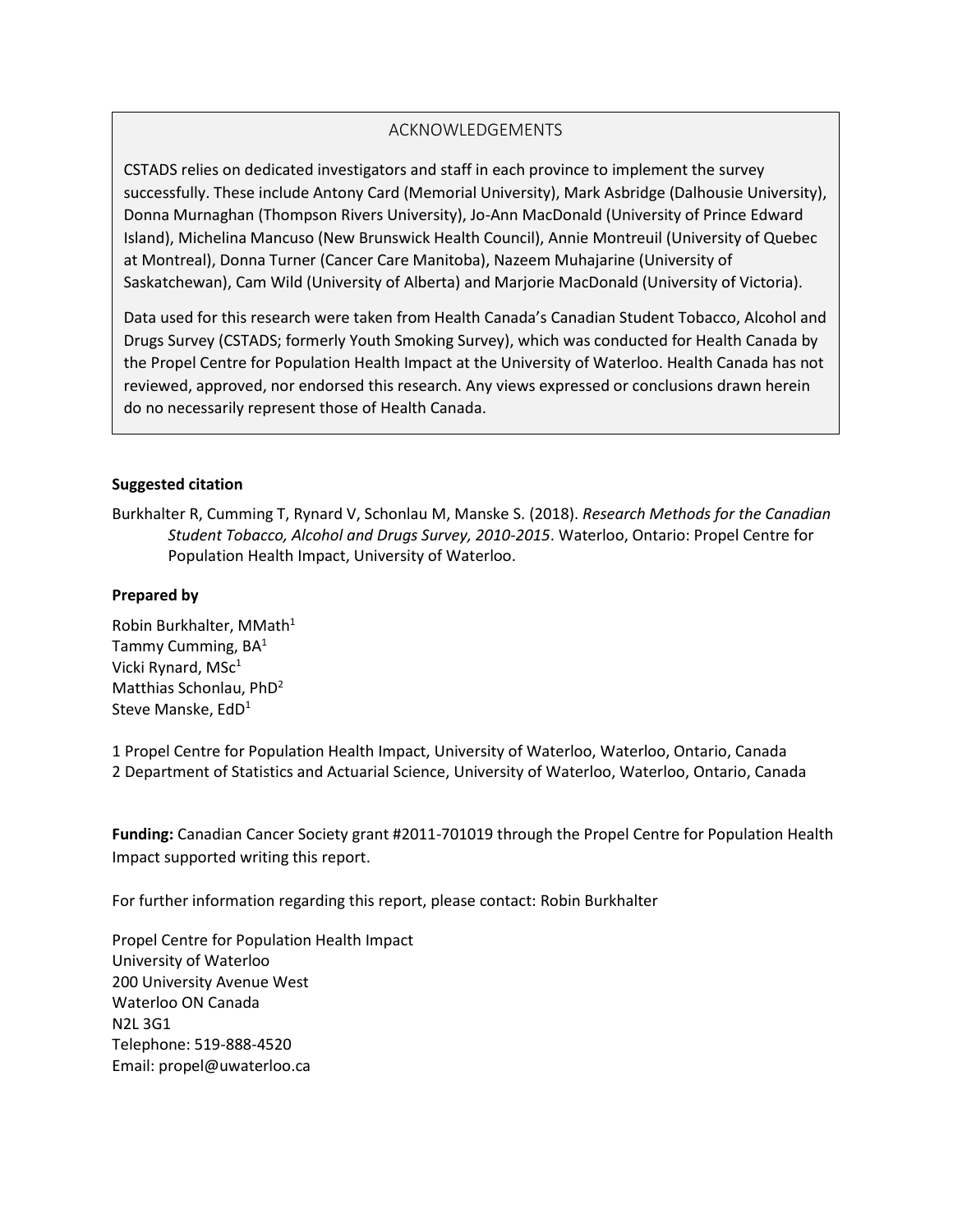## **TABLE OF CONTENTS**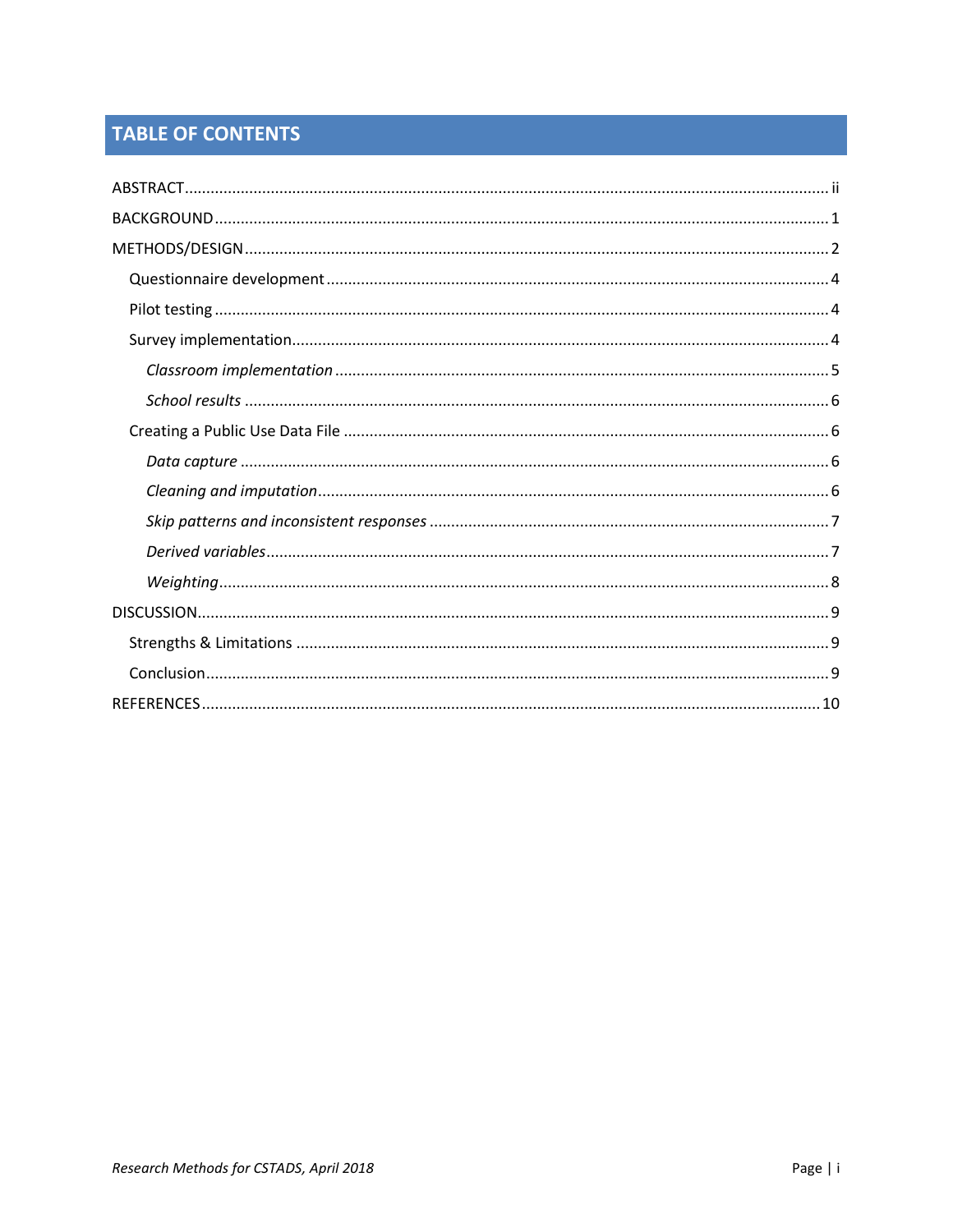## <span id="page-3-0"></span>**ABSTRACT**

This report describes the sampling design, questionnaire development, survey implementation, and the creation of the final dataset for the 2014/2015 Canadian Student Tobacco, Alcohol and Drugs Survey (CSTADS) and the changes to the CSTADS / Youth Smoking Survey (YSS) across the three most recent survey cycles (2010/2011, 2012/2013, and 2014/2015).

CSTADS is a national, school-based survey of grades 6-12 students (grades 6 to secondary V in Quebec) of a generalizable sample of schools in each province. As a surveillance tool, the main objective of CSTADS is to help understand Canadian trends in student tobacco, alcohol, and drug use.

Important features of the 2014/2015 CSTADS include consistent measures across survey cycles, timely and reliable data on tobacco, alcohol, and drugs, provision of school-specific results to all participating schools, and publicly available datasets.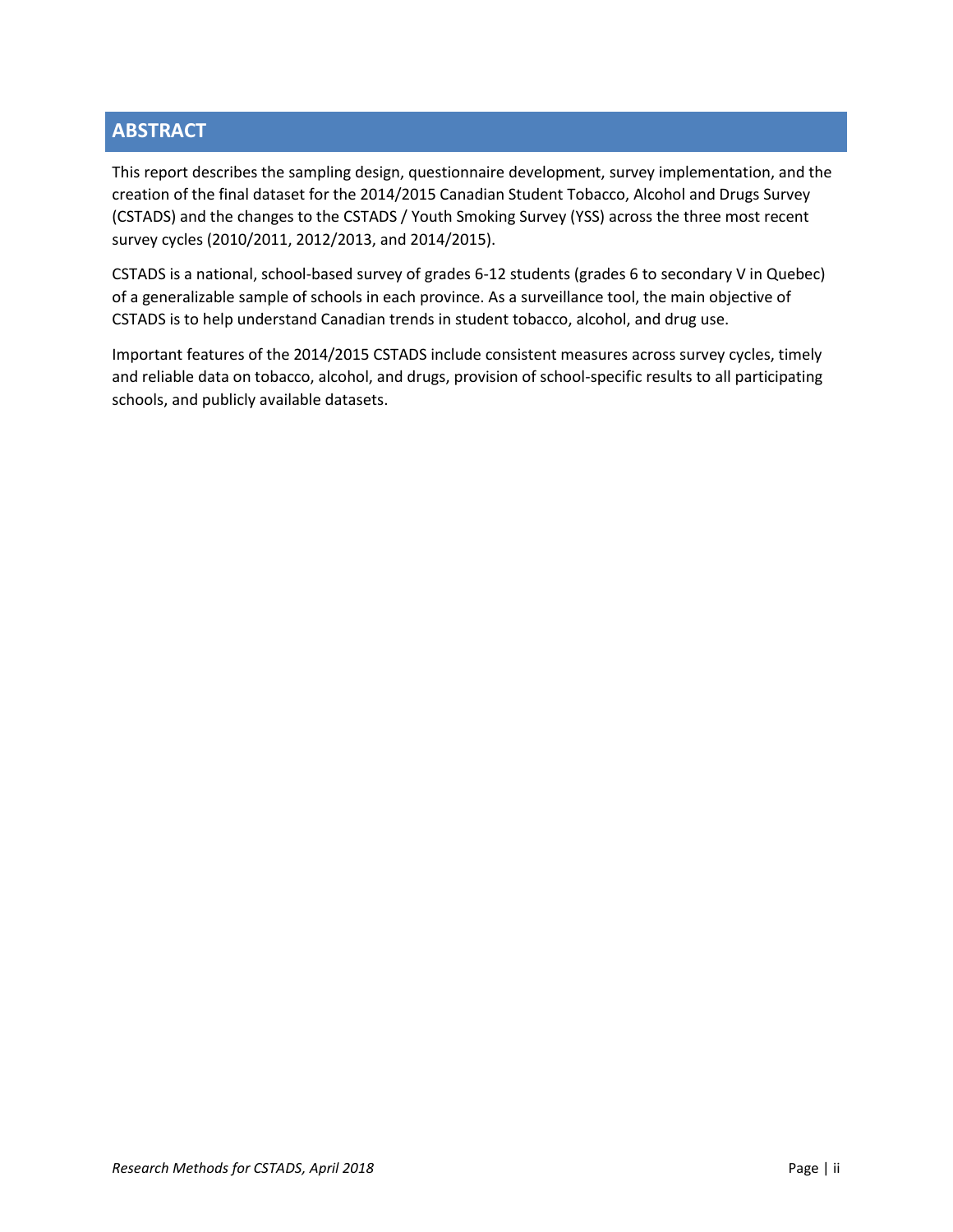## <span id="page-4-0"></span>**BACKGROUND**

Health Canada's 2014/2015 Canadian Student Tobacco, Alcohol and Drugs Survey (CSTADS; formerly the Youth Smoking Survey [YSS]) is a biennial, school-based survey of a provincially and nationally generalizable sample of students in grades 6 through 12 (grades 6 through secondary V in Quebec). CSTADS, funded by Health Canada since 1994, is implemented by the Propel Centre for Population Health Impact (Propel) at the University of Waterloo. Teams located in the participating provinces gathered data for the 2014/2015 cycle between October 2014 and May 2015.

The survey was renamed Canadian Student Tobacco, Alcohol and Drugs Survey (CSTADS) beginning in 2014, to better reflect its content and sample. CSTADS provides key evidence for Health Canada and its partners and stakeholders, as well as the Canadian public, to help produce timely and reliable data on tobacco, alcohol, and drug use among Canadian students. Understanding these trends is vital to the effective development and monitoring of policies and programs (including the regulation of tobacco products and illicit drugs) aimed at reducing substance use by this population. It complements the Canadian Tobacco, Alcohol and Drugs Survey (CTADS) [1], which samples the general Canadian population aged 15 years and older.

CSTADS produces data comparable to previous cycles of the YSS. Participating grade 6 students reported on tobacco use only, while students in grades 7 through 12 (secondary I to secondary V in Quebec) reported on tobacco, alcohol, and drug use. In the 2014/2015 cycle, students also reported on bullying, school connectedness, and mental health.

While consistency across cycles has been high, there have been significant changes over time and between cycles of the survey. First administered in 1994, the next cycle was in 2002, and the survey has run on a biennial basis since then. Through 2004/2005, the YSS sampled students in grades 5-9. Coverage then expanded in 2006/2007 to include Canadian students in grades 5 to 12. As a result of low rates of tobacco use in grade 5, these students were not included after the 2006/2007 cycle.

This report describes the methods and highlights the changes between the 2014/2015 CSTADS and the previous two cycles (2010/2011 and 2012/2013), including sampling design, questionnaire development, data collection, and the creation of the Public Use Microdata File (PUMF). An earlier paper [2] described the methods for the 2008/2009 YSS, as well as the four cycles preceding it. Additional information on the design, measures, and protocols of this and all seven previous cycles of the CSTADS/YSS are available in the 2014/2015 Canadian Student Tobacco, Alcohol and Drugs Survey Microdata User Guide [3] as well as all previous user guides.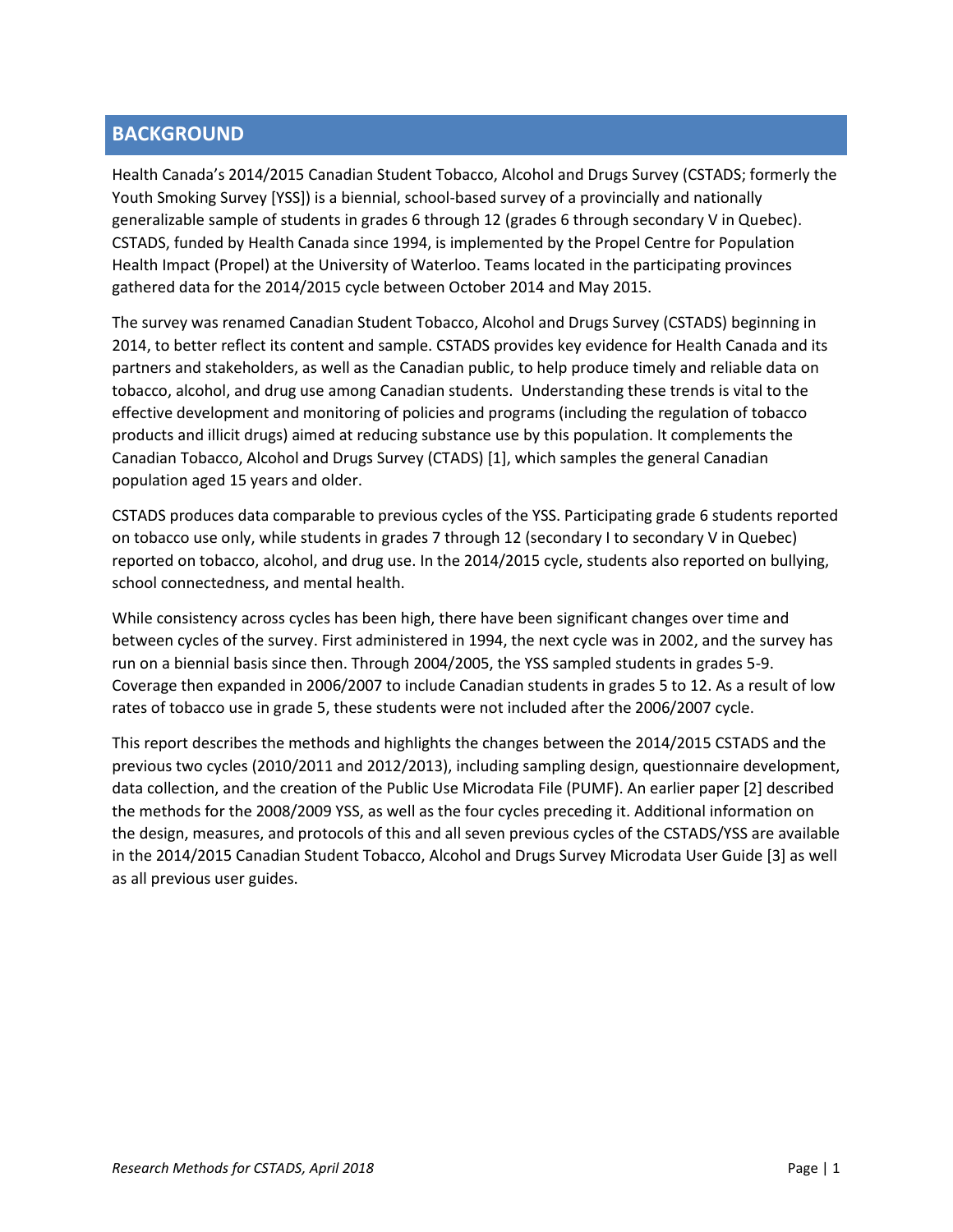## <span id="page-5-0"></span>**METHODS/DESIGN**

The target population for CSTADS consisted of Canadian residents attending private and publicly-funded schools and enrolled in one of grades 6 to 12 (grades 6 to secondary V in Quebec), excluding schools in the Yukon, Northwest Territories, and Nunavut. Students who attended special schools (e.g., schools for visually-impaired and/or hearing-impaired, daycares, special needs, First Nation reserve schools, virtual schools, schools located on military bases) were excluded from the target population. In addition, students from schools that did not have at least 20 students enrolled in at least one eligible grade were also excluded from the target population of schools to manage data collection costs. The provinces of New Brunswick and Manitoba declined participation in CSTADS/YSS in the 2010/2011 and 2012/2013 cycles, respectively. A provincially generalizable sample was not achieved in New Brunswick in the 2014/2015 cycle. See Table 1 for a summary of modifications in procedures since 2010/2011.

To obtain a sample of students, we used a stratified single-stage cluster design in which we selected schools from strata, described below, and then surveyed all eligible students within selected schools. Propel updates its *School Database* biennially and uses this current list of schools for the sampling frame.

The strata were formed by crossing the levels of two classification variables: 1) health region smoking rate (high, low, urban) and 2) type of school (elementary, secondary). Within each provincial sampling frame, we defined four or six strata: two or three health-region smoking rate categories crossed with two school-level categories. The allocation of the school sample into strata helps to ensure adequate sample sizes inside each stratum, and typically increases precision of population estimates.

#### *Classification variable 1: Health-region smoking rate*

As per past cycles of CSTADS (YSS), we stratified by provincial health region smoking rate. In each province, we dichotomised schools based on the smoking rate of 15-19 year olds in the health region in which the school was located, as reported in the most recent cycle of the Canadian Community Health Survey (CCHS). We used CCHS data because they are generalizable to the health-region level. The school's six-digit postal code helped identify its health region.

We assigned schools located in a health region with a smoking rate lower than the median provincial smoking rate to the "low" smoking rate health-region category. Similarly, we assigned the remaining schools to the "high" smoking rate health-region category.

As a result of experience implementing the survey, and to ensure adequate representation of schools in the most highly populated areas of certain provinces, we created a third "urban" category in Ontario beginning in 2008/2009, Alberta beginning in 2010/2011, Quebec in 2012/2013, and Nova Scotia beginning in 2014/2015. In these provinces, we established health region categories (high and low) as described above, excluding schools we defined as being part of the urban areas of Toronto in Ontario, Montreal in Quebec, Calgary and Edmonton in Alberta, and Halifax in Nova Scotia. Schools within these urban areas formed the third "urban" level for the classification variable.

#### *Classification variable 2: School type*

For all provinces, we classified each school in either the elementary or secondary category. The elementary level consisted of schools with total enrolment of elementary grades greater than or equal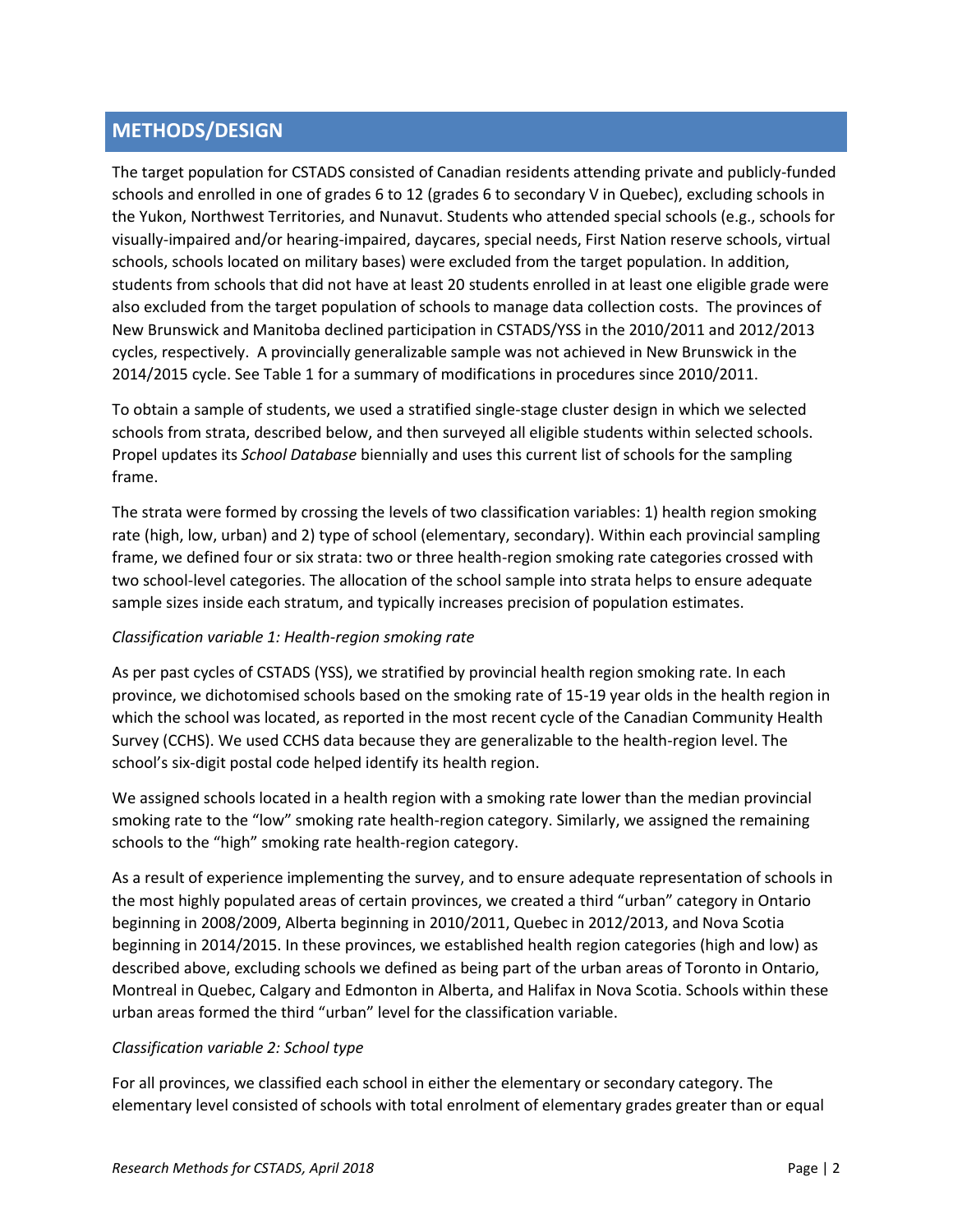to the total enrolment of the secondary grades. The remaining schools formed the secondary school level. We defined elementary grades as grade 6 for Quebec, grades 6 to 9 in Alberta, and grades 6 to 8 in all other provinces. All other grades were defined as secondary.

Crossing the two classification variables yielded six strata in Quebec, Ontario, Alberta, and Nova Scotia and four in each other province. Within each stratum, in each province, we used simple random sampling to select schools. In general, we sampled two elementary schools per sampled secondary school to ensure appropriate distribution of participants across all grades, given that the elementary schools characteristically have lower enrolments than secondary schools. In Nova Scotia, an exception, we sampled equal numbers in each stratum.

In the province of Prince Edward Island a census of grades 6 through 12 schools participated as part of the CSTADS partnership with the School Health Action, Planning and Evaluation Survey. Similarly in 2012/2013, a census of grade 6 through 12 schools in New Brunswick participated in CSTADS as part of a partnership with the New Brunswick Student Wellness Survey. In 2010/2011, CSTADS (YSS) partnered with a provincial survey in Quebec and the sampling design ensured a generalizable sample of elementary schools in 17 of the 19 health regions and secondary schools in 13 of the 17 targeted health regions in Quebec (representing 95.2% of the population).

|                              | 2010/2011                                      | 2012/2013                                   | 2014/2015                            |
|------------------------------|------------------------------------------------|---------------------------------------------|--------------------------------------|
| Province                     | Nine provinces                                 | Nine provinces                              | Ten provinces                        |
| Participation                | participated.                                  | participated.                               | participated.                        |
|                              | The province of New                            | The province of                             | A provincially                       |
|                              | <b>Brunswick declined</b>                      | Manitoba declined                           | generalizable sample in              |
|                              | participation.                                 | participation.                              | the province of New                  |
|                              |                                                |                                             | Brunswick was not                    |
|                              |                                                |                                             | achieved.                            |
| Stratification               | Urban stratum added in                         | Urban stratum added                         | Urban stratum added                  |
|                              | Alberta.                                       | in Quebec.                                  | in Nova Scotia.                      |
|                              |                                                |                                             |                                      |
| Sampling                     | Census sample of schools<br>in PE and expanded | Census sample of<br>schools in NB and PE in | Census sample of<br>schools in PE in |
|                              | sample of schools in QC in                     | partnership with                            | partnership with a                   |
|                              | partnership with                               | provincial surveys.                         | provincial survey.                   |
|                              | provincial surveys.                            |                                             |                                      |
|                              |                                                |                                             |                                      |
| Sample Size                  | 50 949 (73%)                                   | 47 203 (72%)                                | 42 094 (66%)                         |
| (participation rate)         |                                                |                                             |                                      |
| Number of                    | 426 (56%)                                      | 450 (64%)                                   | 336 (47%)                            |
| <b>Participating Schools</b> |                                                |                                             |                                      |
| (participation rate)         |                                                |                                             |                                      |

| Table 1: Summary of modifications to the Canadian Student Tobacco, Alcohol and Drugs Survey <sup>a</sup> |
|----------------------------------------------------------------------------------------------------------|
| methodology, since 2010/2011                                                                             |

a Renamed the Canadian Student Tobacco, Alcohol and Drugs Survey (CSTADS) for the 2014/2015 cycle; formerly the Youth Smoking Survey (YSS).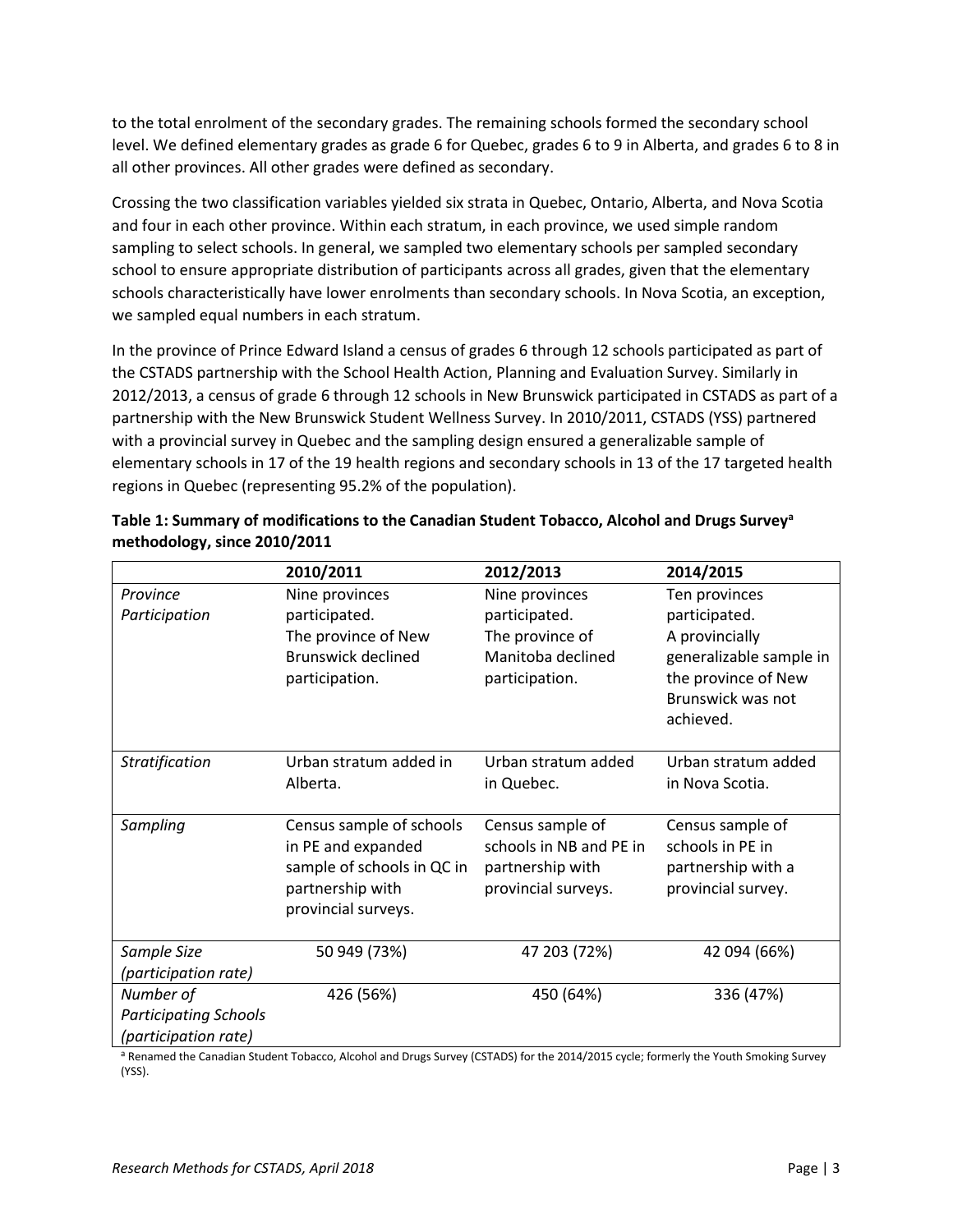Statisticians used school participation rates from past cycles of CSTADS (YSS) to estimate the number of sampled schools needed to reach provincial school targets, (taking into consideration board and school refusals).

Within each participating school, all students within eligible grades received an invitation to participate in CSTADS. In rare cases, schools restricted the grades allowed to participate in the survey. Simple random sampling of schools within a stratum and then surveying all students in eligible grades in each participating school implies equal inclusion probabilities at the outset for all students in the stratum.

#### <span id="page-7-0"></span>**Questionnaire development**

Similar to previous CSTADS cycles, a team developed the 2014/2015 CSTADS content through a series of meetings and pilot testing sessions. Several key considerations guided the design and content of the questionnaire:

**Comparability:** Past versions of the CSTADS questionnaire formed the basis of the questionnaire for each new cycle to facilitate comparisons across cycles.

**Responsiveness**: To meet the needs of users of the data, those responsible for federal and provincial tobacco, alcohol, and drug strategies and CSTADS investigators had the opportunity to contribute topics/items for consideration.

**Relevance to the Education Sector**: To enhance value for schools to participate, we added items and content areas (i.e., bullying, mental well-being, and school connectedness) to augment the schoolspecific results profiles and summaries.

**Feasibility**: To meet the criterion of students being able to complete the questionnaire in one 30-minute class, questionnaire length was restricted.

#### <span id="page-7-1"></span>**Pilot testing**

Questionnaire pilot testing occurred in two settings prior to survey implementation each cycle. The 2014/2015 CSTADS questionnaire testing occurred in Woodstock, Ontario, and in Montréal, Québec [4].

In each location, 3-5 groups completed the questionnaire and participated in facilitated focus group discussions about the questionnaire. Pilot testing established student understanding of items, and gathered feedback from students on new questions, questionnaire flow, and overall completion times. Pilot testing resulted in a number of questionnaire modifications.

#### <span id="page-7-2"></span>**Survey implementation**

In advance of pilot testing and survey implementation, the implementation team obtained ethics approval from research ethics boards at the University of Waterloo, Health Canada, and the provincial institutions implementing the project in each province. School board research review committees also reviewed and approved the project, where required. The following details the recruitment of schools and students and survey implementation.

#### *Data quality: Recruitment and participation rates*

The CSTADS implementation involved three levels of recruitment. Trained provincial teams recruited boards within each province. After recruiting a school board, the team approached the randomly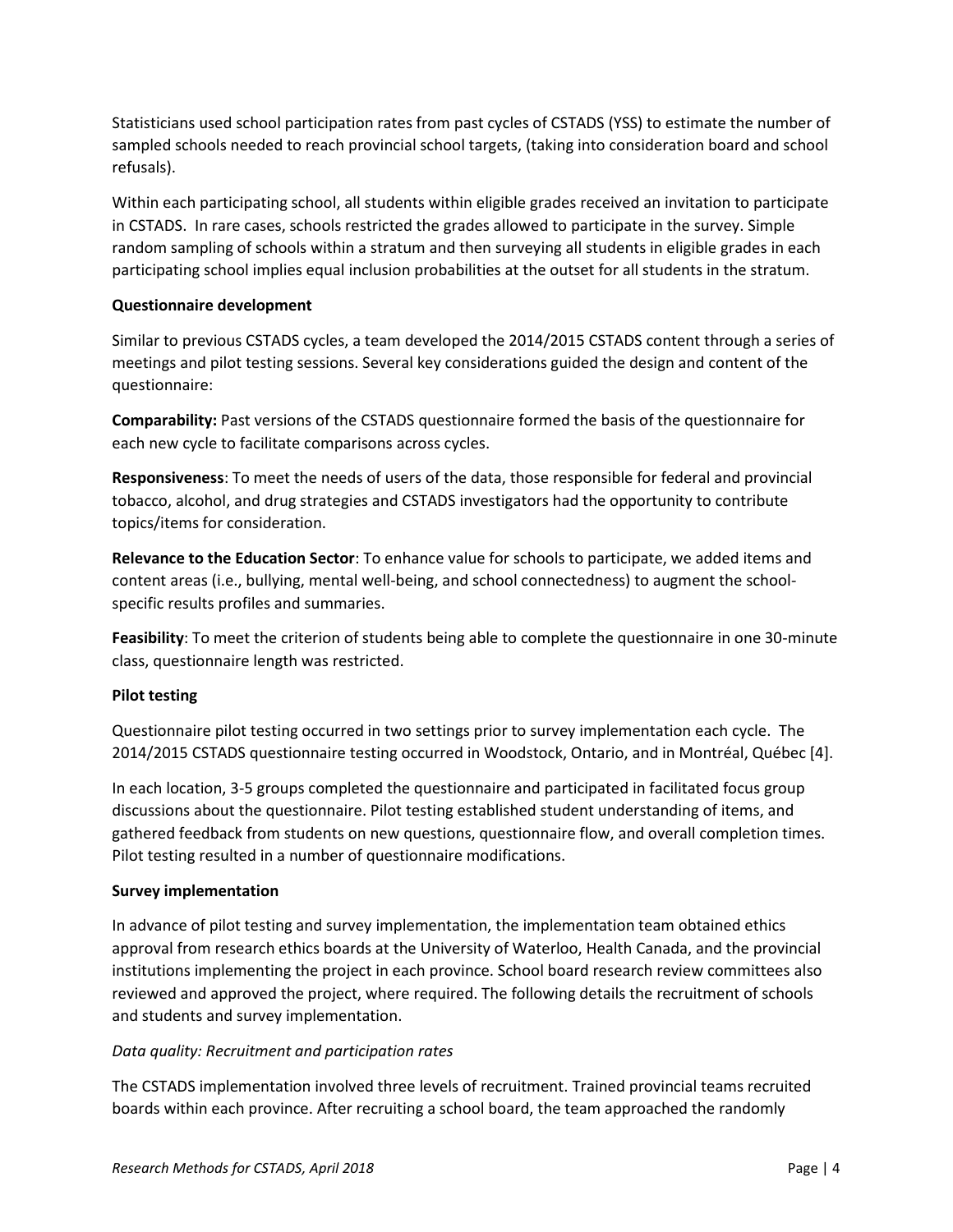selected schools within that school board. Provincial teams directly approached schools that had no governing school board. An online, real-time database used by all staff permitted central monitoring by Propel to ensure that protocols and progress were consistent across the country.

In the 2014/2015 CSTADS, 128 school boards participated (had at least one participating school) yielding a school board participation rate of 49% (the number of school boards that agreed to participate and had at least one school that participated / the number of school boards that were approached). School board numbers (participation rates) in 2010/2011 and 2012/2013 were 162 (67%) and 127 (57%) respectively. The most common reason for board refusals across cycles is participation in other research projects.

As detailed in Table 1, a total of 336 schools participated in the 2014/2015 CSTADS (2010/2011: 426; 2012/2013: 450), giving a school-level participation rate of 47% (2010/2011: 56%; 2012/2013: 64%). A total of 42,094 students across all 10 Canadian provinces participated in the 2014/2015 CSTADS (2010/2011: 50,949; 2012/2013: 47,203). The student-level response rate was 66% (calculated as number of completed surveys ∕ the number of students enrolled in participating classes; students absent during the data collection were counted as a non-response) (2010/2011: 73%; 2012/2013: 72%). The student-level response rate reported above varied by permission type. Schools with active informationpassive permission (hereafter referred to as passive permission) protocols averaged 81% participation (2010/2011: 84%; 2012/2013: 84%). Schools with active permission protocols averaged 48% student participation (2010/2011: 54%; 2012/2013: 50%).

We obtained parent permission for student participation via either passive or active permission protocols. School boards and schools determined which permission protocol to use within their schools.

Schools sent information and permission materials home to parents of students enrolled in grades 6 to 12. We followed each school's usual method of communication: letter-mail, email, or sent home with the student. The information letters provided details about the project, contact information for project staff, and referred parents to the project website for further details and questionnaire content. Parents had a minimum of two weeks to respond. Active permission protocols required that only those students whose parents indicated "yes" on a permission form were able to participate in the survey. Passive permission protocols required that parents call into a toll-free number if they did not want their child to participate in the survey. Students also had the opportunity to decline participation on the day of data collection.

For the 2014/2015 CSTADS, 66% of respondents (2010/2011: 76%; 2012/2013: 73%) participated with passive parental permission and the remainder with active permission.

#### <span id="page-8-0"></span>*Classroom implementation*

Data collection occurred between October and June for each cycle of CSTADS. On the day of a school's data collection, classroom teachers followed standard and detailed project instructions to administer the paper questionnaire during a designated class period. Questionnaire administration, including instructions to the students, required 20-30 minutes within each class. To protect confidentiality, teachers avoided circulating within the classroom while students completed the questionnaire, and students placed their completed questionnaire in a sealable envelope before handing it to a fellow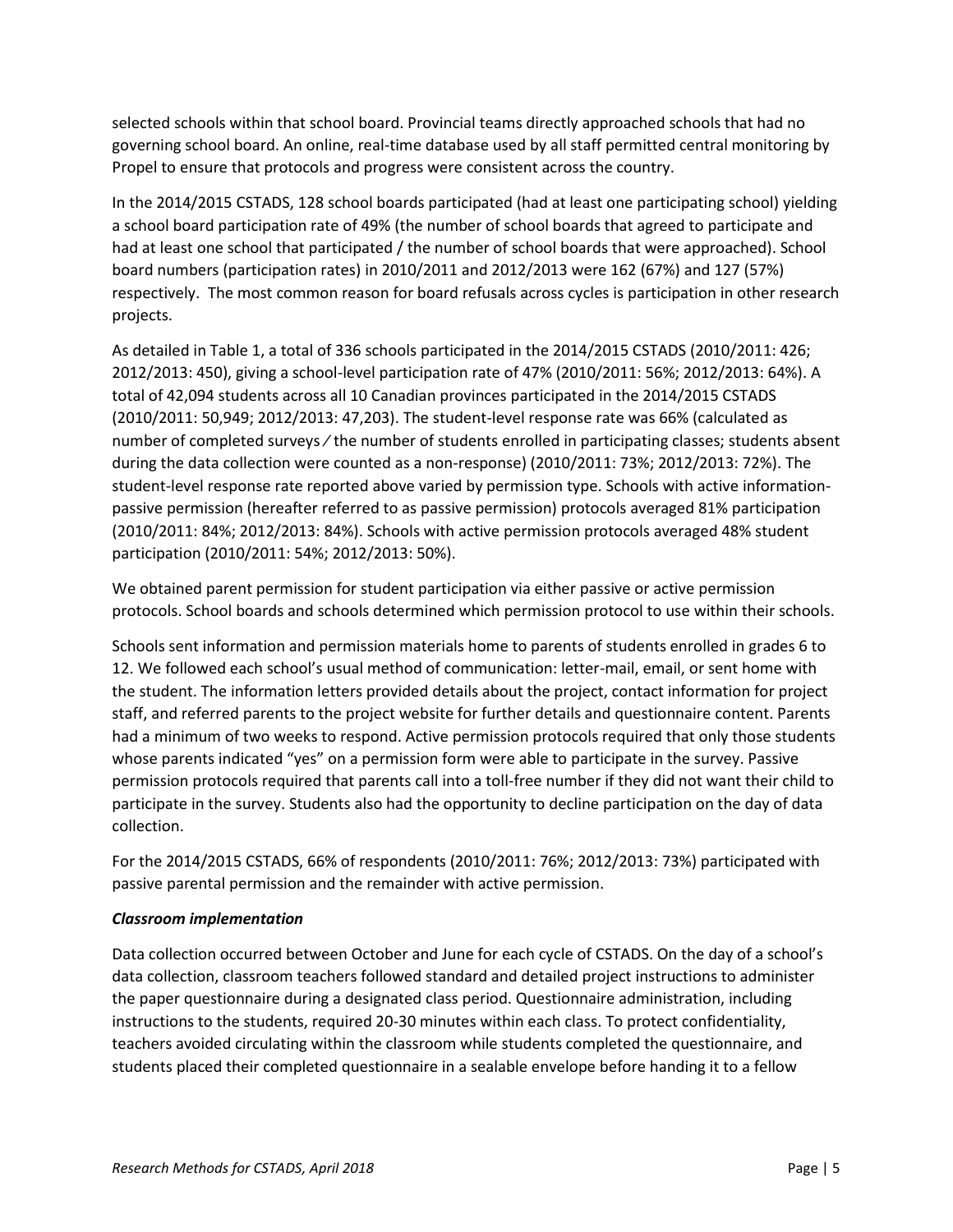student who returned classroom sets to a central location (e.g., school office). In most cases, CSTADS staff was available at the school on the day of data collection for support.

#### <span id="page-9-0"></span>*School results*

Within two months of contributing to the survey, participating schools received a \$100 honorarium, a school-specific profile, and two one-page summaries of their survey results. These school-specific results were produced for schools in advance of most data cleaning, imputation, and the creation of the Public Use Microdata File (PUMF). The summaries facilitated the distribution of results to school staff and administrators, students, and the parent community. Profiles and summaries provided context for school-specific results by including national and provincial comparisons to the previous CSTADS cycle and suggestions for action. Content included most topics from CSTADS including tobacco, alcohol, and drug use, bullying, mental well-being, and school connectedness.

#### <span id="page-9-1"></span>**Creating a Public Use Data File**

A final PUMF for each cycle of CSTADS is produced in SAS, SPSS, and STATA to facilitate the use and sharing of data. The PUMF is available to the public via *Propel's Data Repository*. The data provide for both national and provincial estimates for grades 6 to 12 students regarding use, attitudes, and behaviours around tobacco, alcohol, and drugs. A generalizable sample was not achieved in the province of New Brunswick in 2014/2015, as only three schools participated from two of the four strata used in sampling that province. The provinces of New Brunswick and Manitoba did not participate in CSTADS in the 2010/2011 and 2012/2013 cycles of CSTADS, respectively. As a result, the PUMF cannot be used to produce provincial estimates for New Brunswick in 2010/2011 or 2014/2015 or Manitoba in 2012/2013. However, based on comparative analysis conducted of past cycles of CSTADS (YSS), there are no statistically significant differences when comparing estimates between New Brunswick or Manitoba and the rest of Canada. This gives assurance that Canadian rates remain valid.

The following details the methods used to create the PUMF for the 2014/2015 CSTADS.

#### <span id="page-9-2"></span>*Data capture*

Completed questionnaires were returned to Propel for processing, which involved visually- and machine-scanning the paper questionnaires to create electronic data files. All stages of processing included quality-control measures to ensure the accuracy of data captured. The processing staff visually scanned all questionnaires to ensure that Optical Mark Recognition (OMR) technology would correctly record the pencil marks on the questionnaires. Subsequently, OMR technology machine-scanned student-completed questionnaires as well as control questionnaires to provide ongoing validation of the scanning process.

#### <span id="page-9-3"></span>*Cleaning and imputation*

After data processing, analysts cleaned the data file to create the PUMF. Prior to data cleaning, the 2014/2015 CSTADS dataset contained 42,379 records and retained 42,094. Record removal occurred when respondents did not record sex (278 records) or completed only demographic questions (7 records).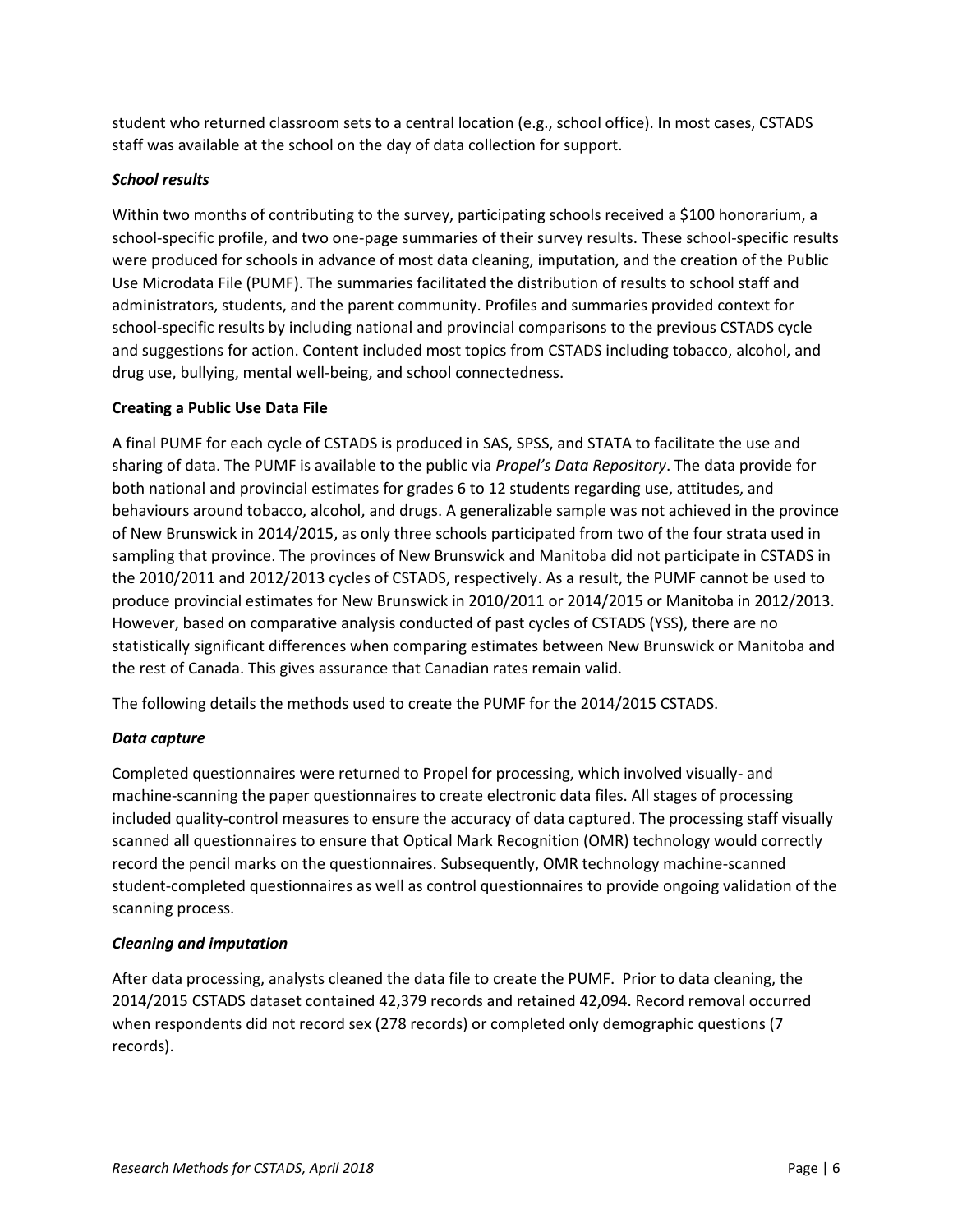In cases with a missing response for grade, or when grade response did not match eligible grades within the school, we used the median grade for the class to which the student belonged to impute grade. If this option was not available, then we used student age to impute grade.

#### *Imputation of core measures*

To be consistent, core survey measures remained the same across cycles. These included measures used to define the smoking status of each respondent using Health Canada definitions, susceptibility to future smoking, age of initiation, amount smoked, use of other tobacco products, alcohol use, marijuana use, other drug use, and key demographic variables. We imputed missing values for the following core smoking questions so that every record would have a response and to allow for the creation of two derived smoking status variables.

- *Have you ever tried cigarette smoking, even just a few puffs?*
- *Have you ever smoked a whole cigarette?*
- *Have you ever smoked 100 or more whole cigarettes in your life?*
- *Have you ever smoked every day for at least 7 days in row?*
- *On how many of the last 30 days did you smoke one or more cigarettes?*

In CSTADS 2014/2015, we imputed values for each core question by multiple imputation using PROC MI (SAS statistical software, Version 9.4). We only used core smoking variables in the imputation. This procedure produced five replicate imputed values for each missing value. The rounded average of the five replicate imputed values replaced the missing values for each core smoking question. In CSTADS 2014/2015, 220 of 42,094 records had at least one core smoking variable imputed. In the other two previous cycles, we used an algorithm to impute the core smoking questions. In the algorithm, we used the answers to other smoking questions to determine the value of each missing core smoking question. If the answers to other smoking variables indicated the respondent was a smoker then we set the ever tried question, if missing, to yes. Otherwise, we set the ever tried question to no. We used a similar approach to the other four core smoking questions.

#### <span id="page-10-0"></span>*Skip patterns and inconsistent responses*

The questionnaire was intentionally designed with no skip patterns and includes response options like "I do not smoke" and "I did not use". These response options help avoid the identification of substance users by length of questionnaire completion time.

Unlike a computer-assisted questionnaire, which may be programmed to generate prompts when inconsistent responses are provided (e.g., age at first cigarette is older than current age), there can be no built-in verification of answers in a paper-and-pencil survey. We imposed valid skips on follow-up variables if an initial question established the respondent as a non-user of a given substance (tobacco, alcohol, drugs). Otherwise, we retained respondents' inconsistent answers.

#### <span id="page-10-1"></span>*Derived variables*

The PUMF includes derived variables, created by combining questionnaire items, to facilitate data analysis and ensure consistency across users. Derived variables include the following: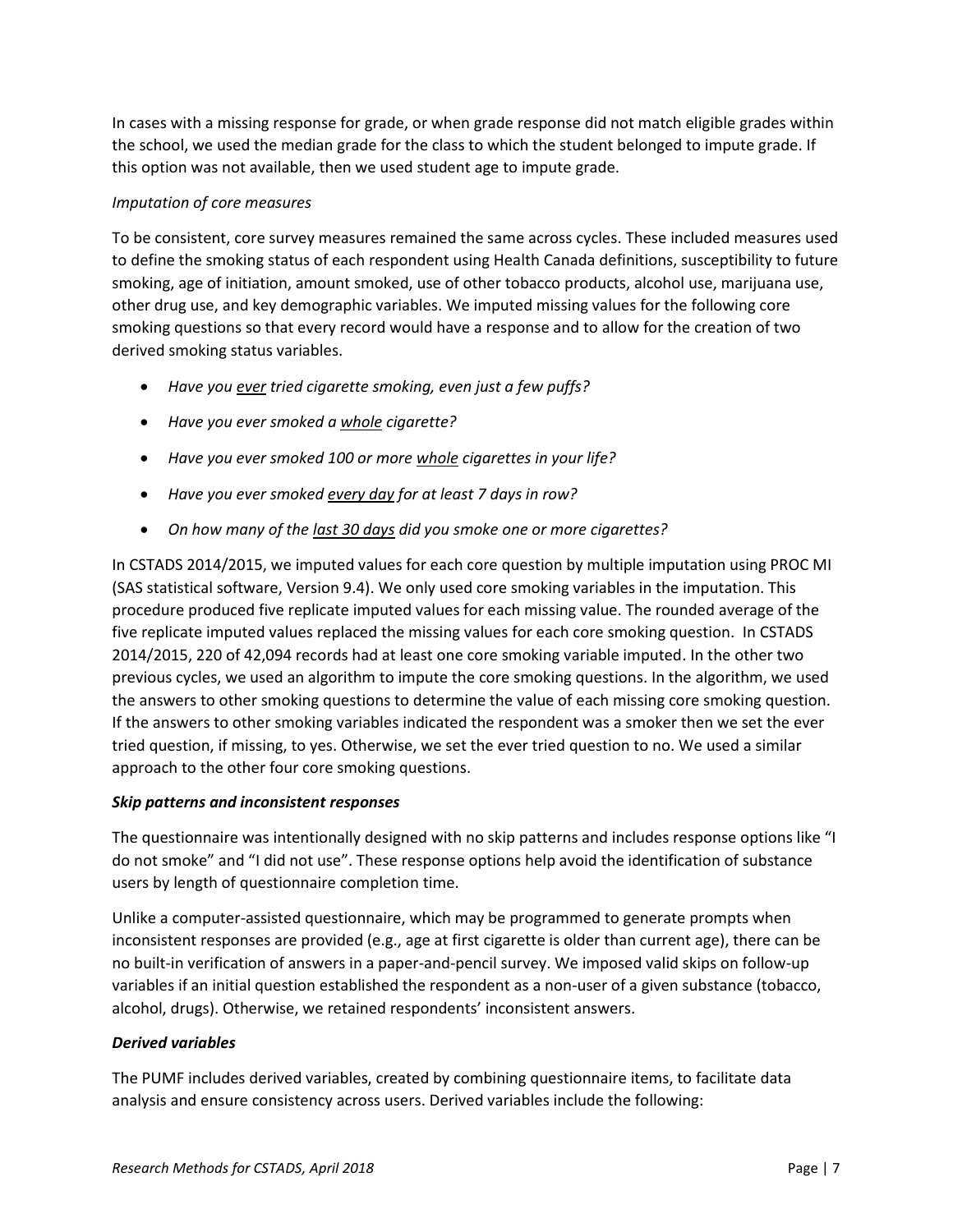- smoking status (two variables);
- susceptibility to future smoking;
- amount smoked (five variables);
- smoking cigarettes in the last 30 days;
- use of flavoured tobacco products;
- whether the respondent's school was in an urban or rural region;
- median household income of the area where the respondent's school was located according to the Canadian 2011 census data; and,
- indicators of mental wellness and social behaviour (five variables).

#### <span id="page-11-0"></span>*Weighting*

Survey weights support the derivation of population estimates from the survey sample. We detail stages in the development of the survey weights below.

- 1. Created a weight  $(W_1)$  to account for the school selection within health region and school strata.
- 2. Calculated a second weight  $(W_2)$  to adjust for student non-response.
- 3. Re-based weights (weight/sum of the weights multiplied by sample size<sup>)</sup> province by province and trimmed the product of  $W_1$  and  $W_2$  at 10 times the average weight.
- 4. Calibrated the resulting re-based and trimmed weights to the provincial sex and grade distribution so that the total of the survey weights by sex, grade, and province was equal to the actual enrolments of those groups for the target population.
- 5. Generated bootstrap weights to facilitate estimations of sampling error.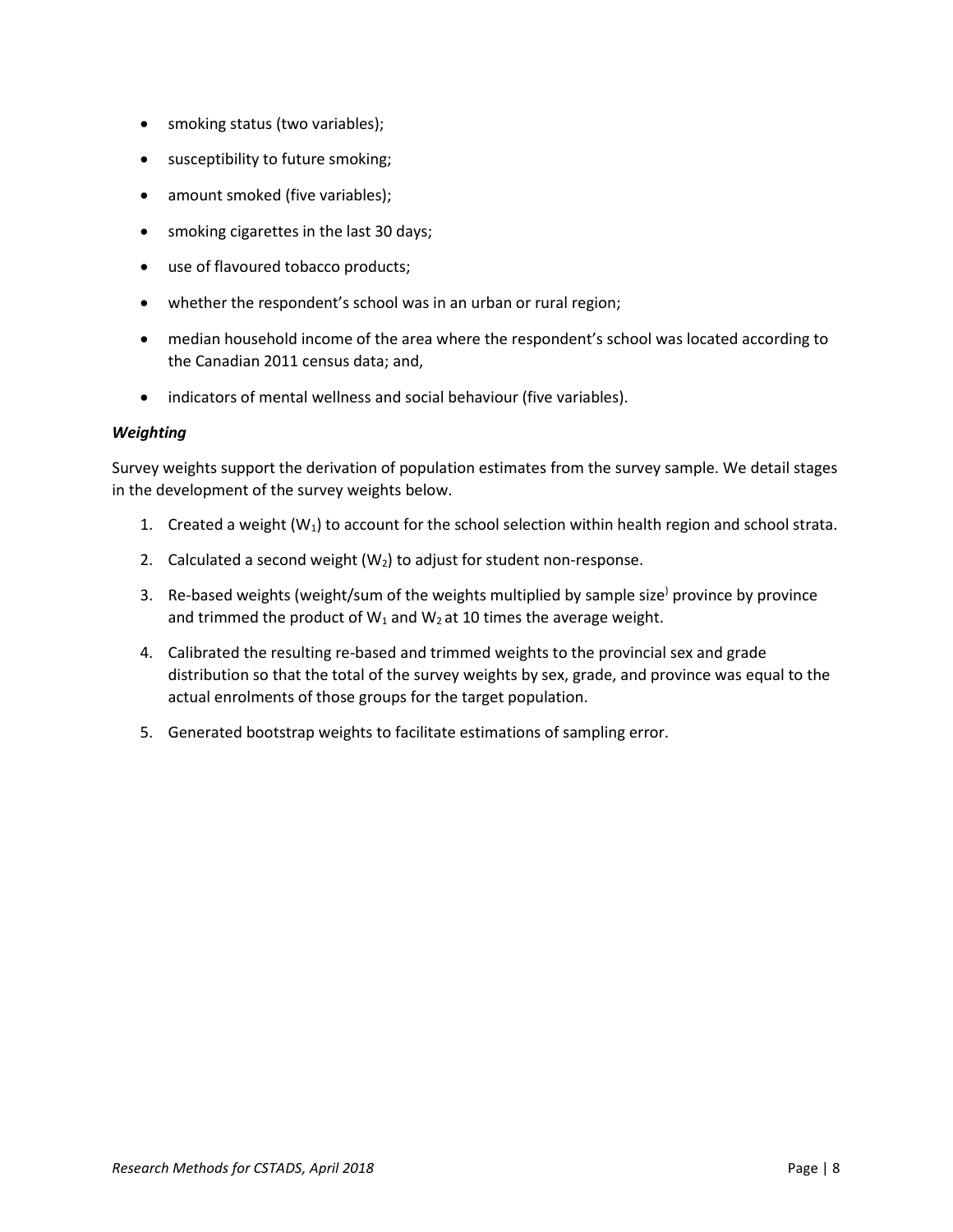## <span id="page-12-0"></span>**DISCUSSION**

CSTADS, a school-based survey of Canadian students in grades 6 to 12, has been implemented biennially since 2002. The survey estimates both national and provincial rates of tobacco, alcohol, and drug use.

#### <span id="page-12-1"></span>**Strengths & Limitations**

CSTADS offers several distinctive features in comparison to other Canadian surveys:

- Publicly available datasets are available via request from the Propel Centre for Population Health Impact at the University of Waterloo;
- Generalizable data on tobacco, alcohol, and drug use at the provincial and national levels;
- A pan-Canadian team spanning academic and non-academic sectors; and,
- School-specific results delivered to schools within 2 months of data collection.

Changing environments, including an increasing number of surveys in schools, may require adjustments to future cycles to maintain a robust, useful sample.

CSTADS is an important Canadian surveillance tool that collects provincially and nationally generalizable estimates on student tobacco, alcohol, and drug use. The survey informs national (e.g., Canada's Federal Tobacco Control Strategy and the Canadian Drugs and Substances Strategy) and provincial programs, regulations and policies related to substance use. For instance, CSTADS data were instrumental in prompting a number of provincial governments to enact flavoured tobacco bans [5, 6]. Researchers have investigated issues to inform future policy decisions, such as: smoking susceptibility [7-9], cigarette contraband [10, 11], medicinal substance abuse [12], hookah use [13], youth retail tobacco access [14], youth exposure to second-hand smoke in cars [15], smoking initiation on predicting future smoking [16], and inverse probability weighting and multiple imputation [17].

#### <span id="page-12-2"></span>**Conclusion**

The Canadian Student Tobacco, Alcohol and Drugs Survey continues to provide useful evidence for national and provincial decision-making. In the cluttered context of school-based research, it offers value to schools while maintaining high standards of implementation.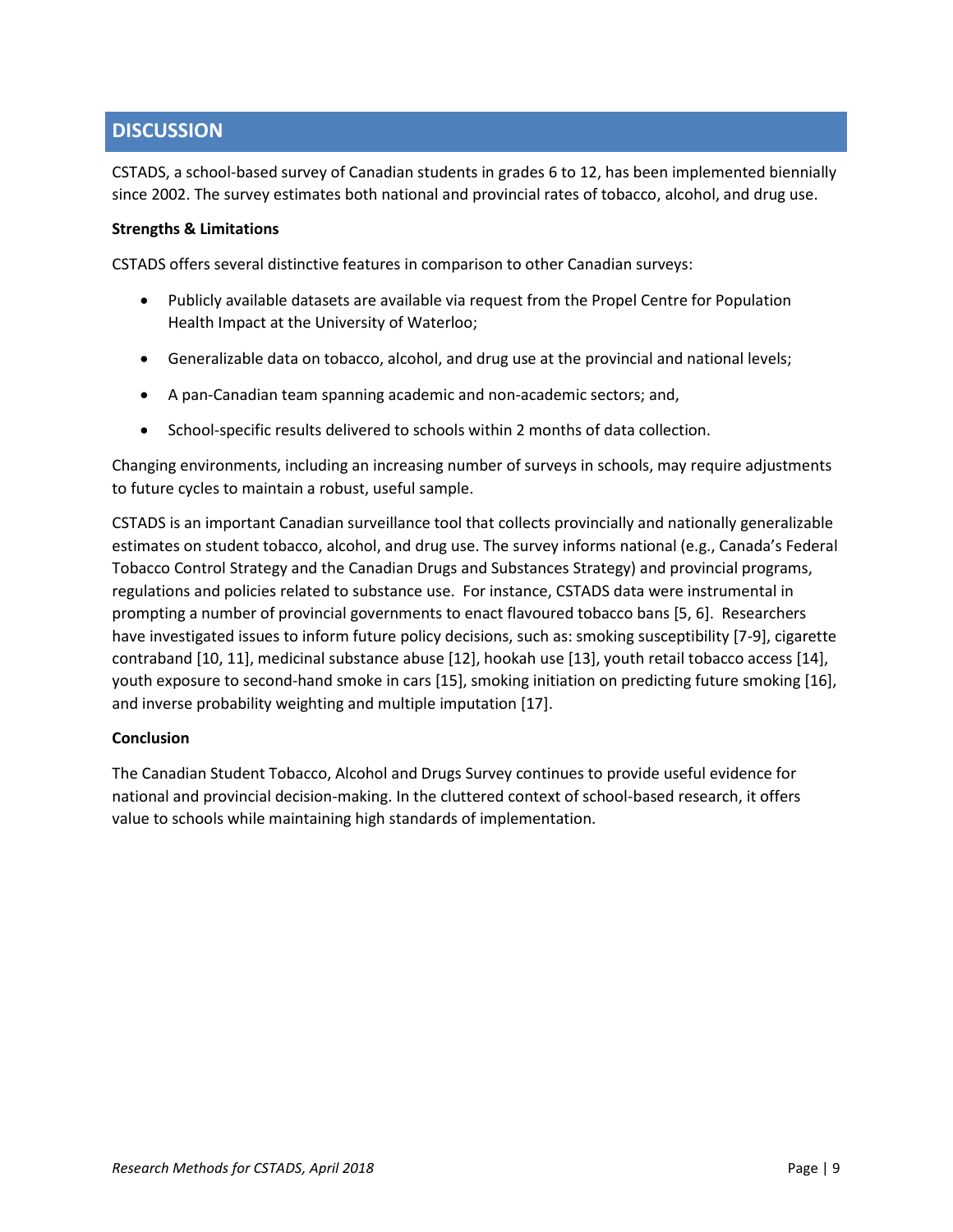## <span id="page-13-0"></span>**REFERENCES**

- 1. Canadian Tobacco, Alcohol and Drugs Survey[. https://www.canada.ca/en/health](https://www.canada.ca/en/health-canada/services/canadian-tobacco-alcohol-drugs-survey.html)[canada/services/canadian-tobacco-alcohol-drugs-survey.html](https://www.canada.ca/en/health-canada/services/canadian-tobacco-alcohol-drugs-survey.html) Accessed 12 May 2017.
- 2. Elton-Marshall T, Leatherdale ST, Manske SR, Wong K, Ahmed R, Burkhalter R. Research methods of the Youth Smoking Survey (YSS). Chronic Dis Inj Can. 2011;32(1):47-54.
- 3. Rynard V, Cumming T, Burkhalter R, Manske S. 2014/2015 Canadian Student, Tobacco, Alcohol and Drugs Survey Microdata User Guide. Waterloo, Ontario: Propel Centre for Population Health Impact, University of Waterloo; 2015. p. 1-47.
- 4. Cressman Zehr W, Ledgley C, Cumming T, Manske S. 2014/2015 Canadian Student, Tobacco, Alcohol and Drugs Survey English and French Pilot Tests Report. Waterloo, Ontario: Propel Centre for Population Health Impact, University of Waterloo; 2014. p. 1-38.
- 5. Kernoghan A, Stockton L, Riley B, Yessis J, Montague S, Zarnke A. Propel's contribution to the regulation of flavoured tobacco products 2010-2016. Waterloo, Ontario: Propel Centre for Population Health Impact, University of Waterloo; 2016. p. 1-42.
- 6. Manske SR, Rynard VL, Minaker LM. Flavoured tobacco use among Canadian youth: Evidence from Canada's 2012/2013 Youth Smoking Survey. Waterloo, Ontario: Propel Centre for Population Health Impact, University of Waterloo; 2014. p. 1-18.
- 7. Gregoire B, Azagba S, Asbridge M. Smoke-free homes, smoking susceptibility and familial smoking among never-smoking high school students: a cross-sectional analysis. CMAJ Open. 2016;4(2):E298- E303.
- 8. Azagba S. School bullying and susceptibility to smoking among never-tried cigarette smoking students. Preventive Medicine. 2016;85:69-73.
- 9. Minaker LM, Shuh A, Nguyen N, Azagba S, Manske SR.. Cigarette smoking susceptibility among youth alternate tobacco product users: implications of flavoured tobacco from a national cross-sectional Canadian sample (YSS 2012/2013). BMJ Open. 2015;5:1-9.
- 10. Guindon GE, Burkhalter R, Brown KS. Levels and trends in cigarette contraband in Canada. Tob Control. 2016;0:1-8.
- 11. Azagba S, Sharaf MF, Hammond D. Association between Contraband Tobacco and Illicit Drug Use Among High School Students in Canada. J Primary Prevent. 2015;36:71-78.
- 12. Leos-Toro C, Hammond D, Manske S. A cross-sectional examination of medicinal substance abuse and use of nonmedicinal substances among Canadian youth: Findings from the 2012-2013 Youth Smoking Survey. CMAJ Open. 2015;3(4):E387-E394.
- 13. Minaker LM, Shuh A, Burkhalter RJ, Manske SR. Hookah use prevalence, predictors, and perceptions among Canadian youth: findings from the 2012/2013 Youth Smoking Survey. Cancer Causes Control. 2015;26:831-838.
- 14. Minaker LM, Soni S, Nguyen N, Manske S. Youth retail tobacco access in Canada: Regional variation, perceptions, and predictors from YSS 2010/2011. Addict. Behav. 2015;51:1-6.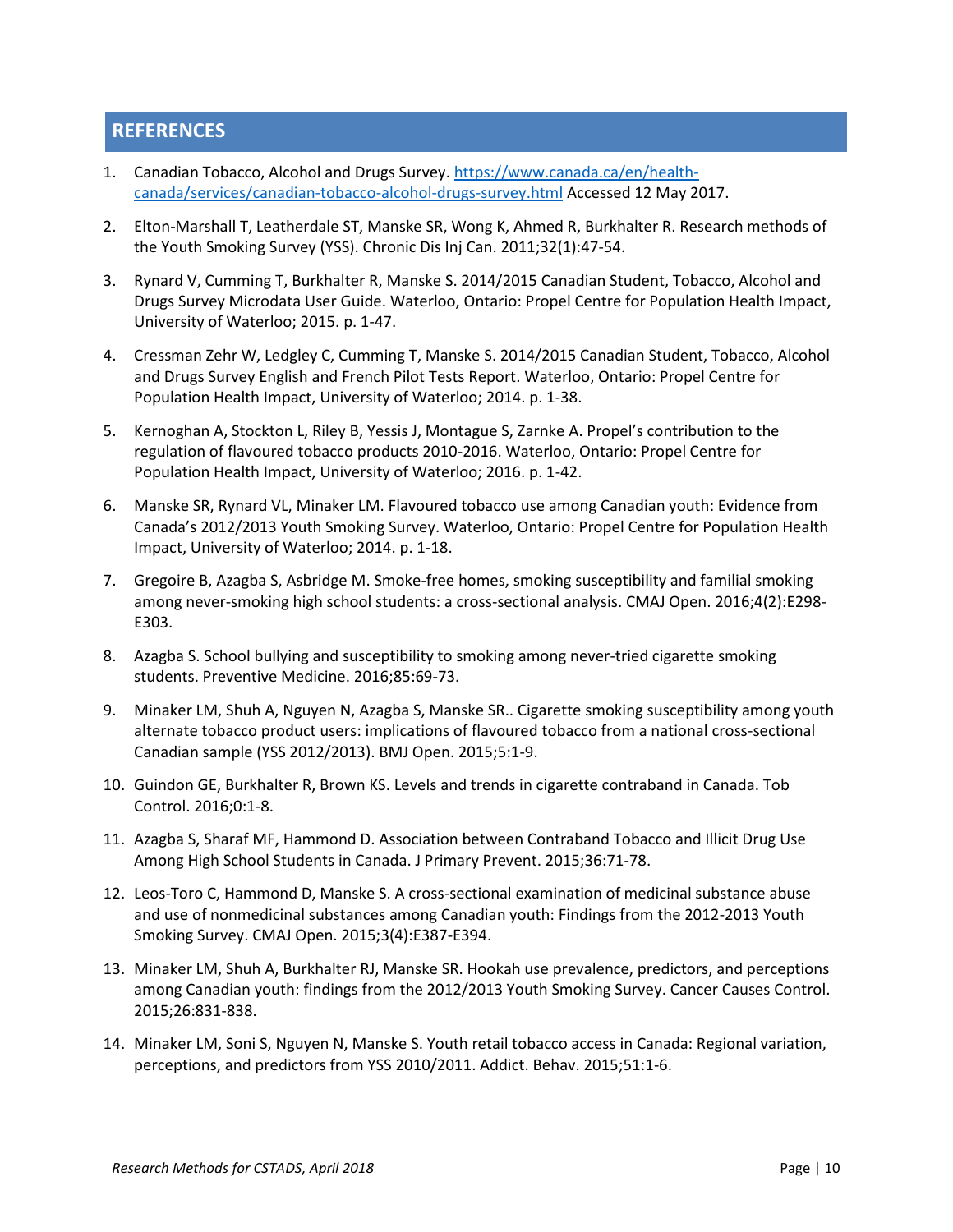- 15. Elton-Marshall T, Leatherdale ST, Driezen P, Azagba S, Burkhalter R. Do provincial policies banning smoking in cars when children are present impact youth exposure to secondhand smoke in cars? Preventive Medicine. 2015;78:59-64.
- 16. Azagba S, Baskerville NB, Minaker L. A comparison of adolescent smoking initiation measures on predicting future smoking behavior. Preventive Medicine Reports. 2015;2:174-177.
- 17. Han P. Combining Inverse Probability Weighting and Multiple Imputation to Improve Robustness of Estimation. Scandinavian Journal of Statistics. 2016;43:246-260.